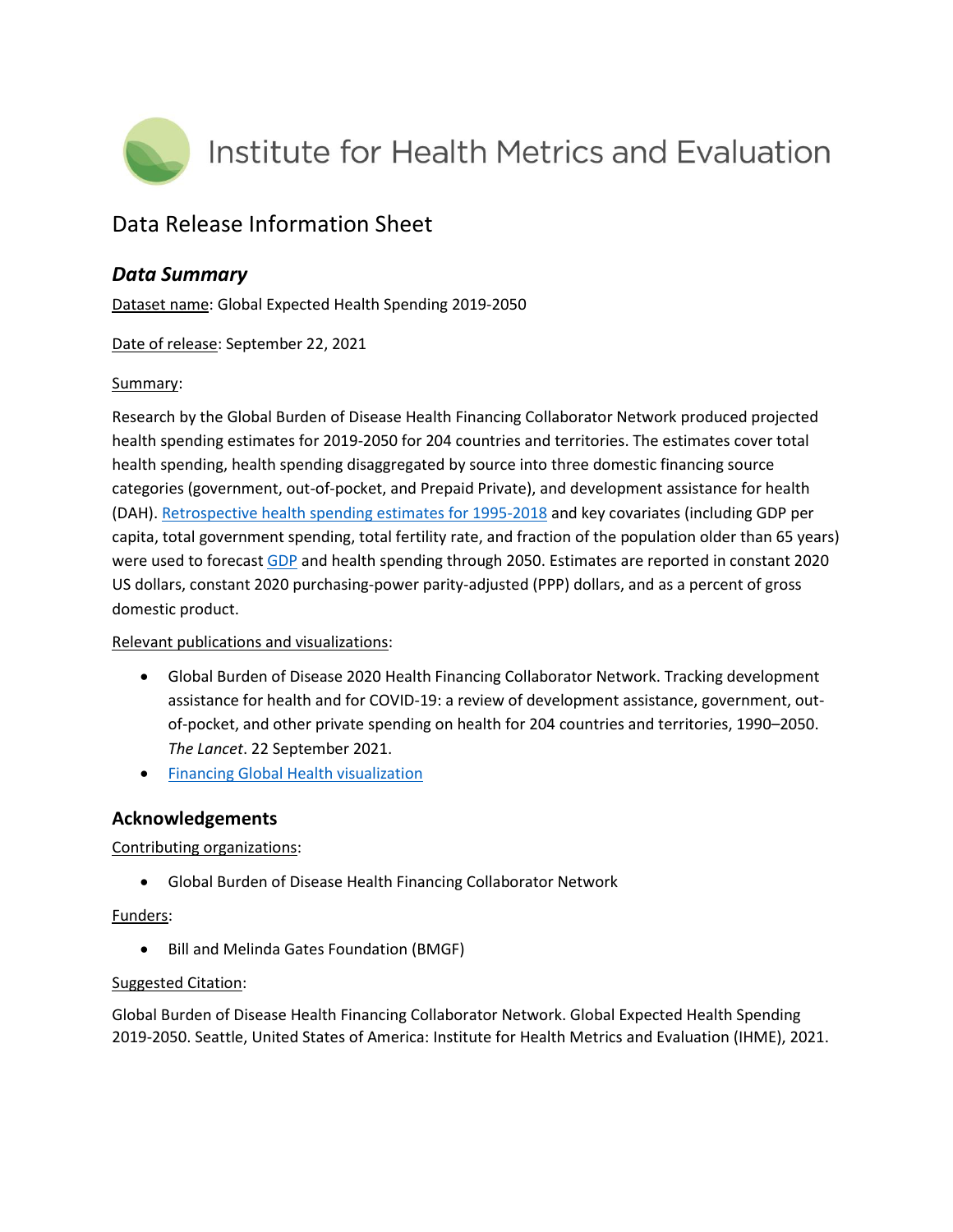# *Data Files Information*

# **File Inventory**

| <b>File Name</b>                                           | <b>Description</b>                           | <b>Version Date</b>   |
|------------------------------------------------------------|----------------------------------------------|-----------------------|
| IHME EXPECTED HEALTH SPENDING 2019<br>2050 Y2021M09D22.CSV | Projected health spending estimates<br>[CSV] | September 22,<br>2021 |
|                                                            |                                              |                       |
| IHME EXPECTED HEALTH SPENDING 2019                         | Projected health spending estimates          | September 22,<br>2021 |
| 2050 Y2021M09D22.DTA                                       | [DTA]                                        |                       |
| IHME EXPECTED HEALTH SPENDING 2019                         | Codebook                                     | September 22,<br>2021 |
| 2050 CODEBOOK Y2021M09D22.CSV                              |                                              |                       |
| IHME EXPECTED HEALTH SPENDING 2019                         | Data Release Information Sheet               | September 22,         |
| 2050 INFO SHEET Y2021M09D22.PDF                            |                                              | 2021                  |

## **Variable Information**

| <b>Variable</b>     | <b>Variable Label</b>            | <b>Variable Definition</b>                                               |
|---------------------|----------------------------------|--------------------------------------------------------------------------|
| location_id         | Location ID                      | Unique numeric identifier for the<br>location generated and stored in an |
|                     |                                  | IHME database of data dimensions                                         |
| location_name       | <b>Location Name</b>             | Location of the estimate                                                 |
| iso3                | ISO 3-digit Code                 | ISO 3-digit Code                                                         |
| level               | <b>Location Category</b>         | <b>Location Category</b>                                                 |
| year                | Year                             | Time Period of estimate                                                  |
| the_total_mean      | Total Health Spending (2020 USD) | Total Health Spending (thousands of                                      |
|                     |                                  | constant 2020 United States dollars)                                     |
| the_total_lower     | Total Health Spending, Lower UI  | Total Health Spending, Lower UI                                          |
|                     | (2020 USD)                       | (thousands of constant 2020 United                                       |
|                     |                                  | States dollars)                                                          |
| the_total_upper     | Total Health Spending, Upper UI  | Total Health Spending, Upper UI                                          |
|                     | (2020 USD)                       | (thousands of constant 2020 United                                       |
|                     |                                  | States dollars)                                                          |
| the_total_ppp_mean  | Total Health Spending (2020 PPP) | Total Health Spending (thousands of                                      |
|                     |                                  | constant 2020 purchasing parity                                          |
|                     |                                  | power dollars)                                                           |
| the_total_ppp_lower | Total Health Spending, Lower UI  | Total Health Spending, Lower UI                                          |
|                     | (2020 PPP)                       | (thousands of constant 2020                                              |
|                     |                                  | purchasing parity power dollars)                                         |
| the_total_ppp_upper | Total Health Spending, Upper UI  | Total Health Spending, Upper UI                                          |
|                     | (2020 PPP)                       | (thousands of constant 2020                                              |
|                     |                                  | purchasing parity power dollars)                                         |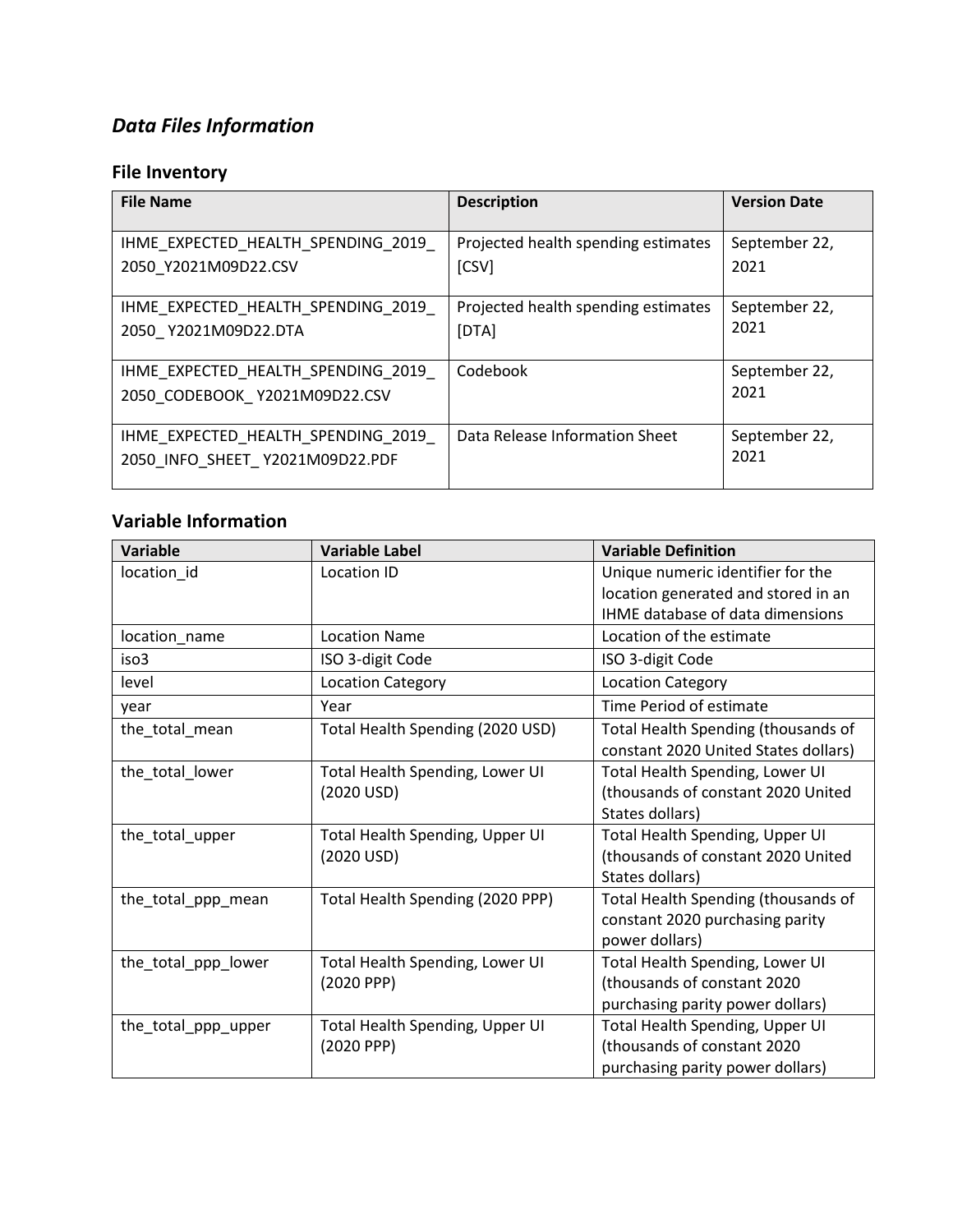| <b>Variable</b>      | <b>Variable Label</b>                       | <b>Variable Definition</b>            |
|----------------------|---------------------------------------------|---------------------------------------|
| ghes_total_mean      | Government Health Spending (2020            | <b>Government Health Spending</b>     |
|                      | USD)                                        | (thousands of constant 2020 United    |
|                      |                                             | States dollars)                       |
| ghes_total_lower     | Government Health Spending, Lower           | Government Health Spending, Lower     |
|                      | UI (2020 USD)                               | UI (thousands of constant 2020        |
|                      |                                             | United States dollars)                |
| ghes_total_upper     | Government Health Spending, Upper           | Government Health Spending, Upper     |
|                      | UI (2020 USD)                               | UI (thousands of constant 2020        |
|                      |                                             | United States dollars)                |
| ghes_total_ppp_mean  | <b>Government Health Spending</b><br>(2020) | <b>Government Health Spending</b>     |
|                      | PPP)                                        | (thousands of constant 2020           |
|                      |                                             | purchasing parity power dollars)      |
| ghes_total_ppp_lower | Government Health Spending, Lower           | Government Health Spending, Lower     |
|                      | (2020 PPP)                                  | UI (thousands of constant 2020        |
|                      |                                             | purchasing parity power dollars)      |
| ghes_total_ppp_upper | Government Health Spending, Upper           | Government Health Spending, Upper     |
|                      | UI (2020 PPP)                               | UI (thousands of constant 2020        |
|                      |                                             | purchasing parity power dollars)      |
| ppp_total_mean       | Prepaid Private Health Spending             | Prepaid Private Health Spending       |
|                      | (2020 USD)                                  | (thousands of constant 2020 United    |
|                      |                                             | States dollars)                       |
| ppp_total_lower      | Prepaid Private Health Spending,            | Prepaid Private Health Spending,      |
|                      | Lower UI (2020 USD)                         | Lower UI (thousands of constant       |
|                      |                                             | 2020 United States dollars)           |
| ppp_total_upper      | Prepaid Private Health Spending,            | Prepaid Private Health Spending,      |
|                      | Upper UI (2020 USD)                         | Upper UI (thousands of constant       |
|                      |                                             | 2020 United States dollars)           |
| ppp_total_ppp_mean   | Prepaid Private Health Spending             | Prepaid Private Health Spending       |
|                      | (2020 PPP)                                  | (thousands of constant 2020           |
|                      |                                             | purchasing parity power dollars)      |
| ppp_total_ppp_lower  | Prepaid Private Health Spending,            | Prepaid Private Health Spending,      |
|                      | Lower UI (2020 PPP)                         | Lower UI (thousands of constant       |
|                      |                                             | 2020 purchasing parity power dollars) |
| ppp_total_ppp_upper  | Prepaid Private Health Spending,            | Prepaid Private Health Spending,      |
|                      | Upper UI (2020 PPP)                         | Upper UI (thousands of constant       |
|                      |                                             | 2020 purchasing parity power dollars) |
| oop_total_mean       | Out-of-pocket Health Spending (2020         | Out-of-pocket Health Spending         |
|                      | USD)                                        | (thousands of constant 2020 United    |
|                      |                                             | States dollars)                       |
| oop_total_lower      | Out-of-pocket Health Spending,              | Out-of-pocket Health Spending,        |
|                      | Lower UI (2020 USD)                         | Lower UI (thousands of constant       |
|                      |                                             | 2020 United States dollars)           |
| oop_total_upper      | Out-of-pocket Health Spending,              | Out-of-pocket Health Spending,        |
|                      | Upper UI (2020 USD)                         | Upper UI (thousands of constant       |
|                      |                                             | 2020 United States dollars)           |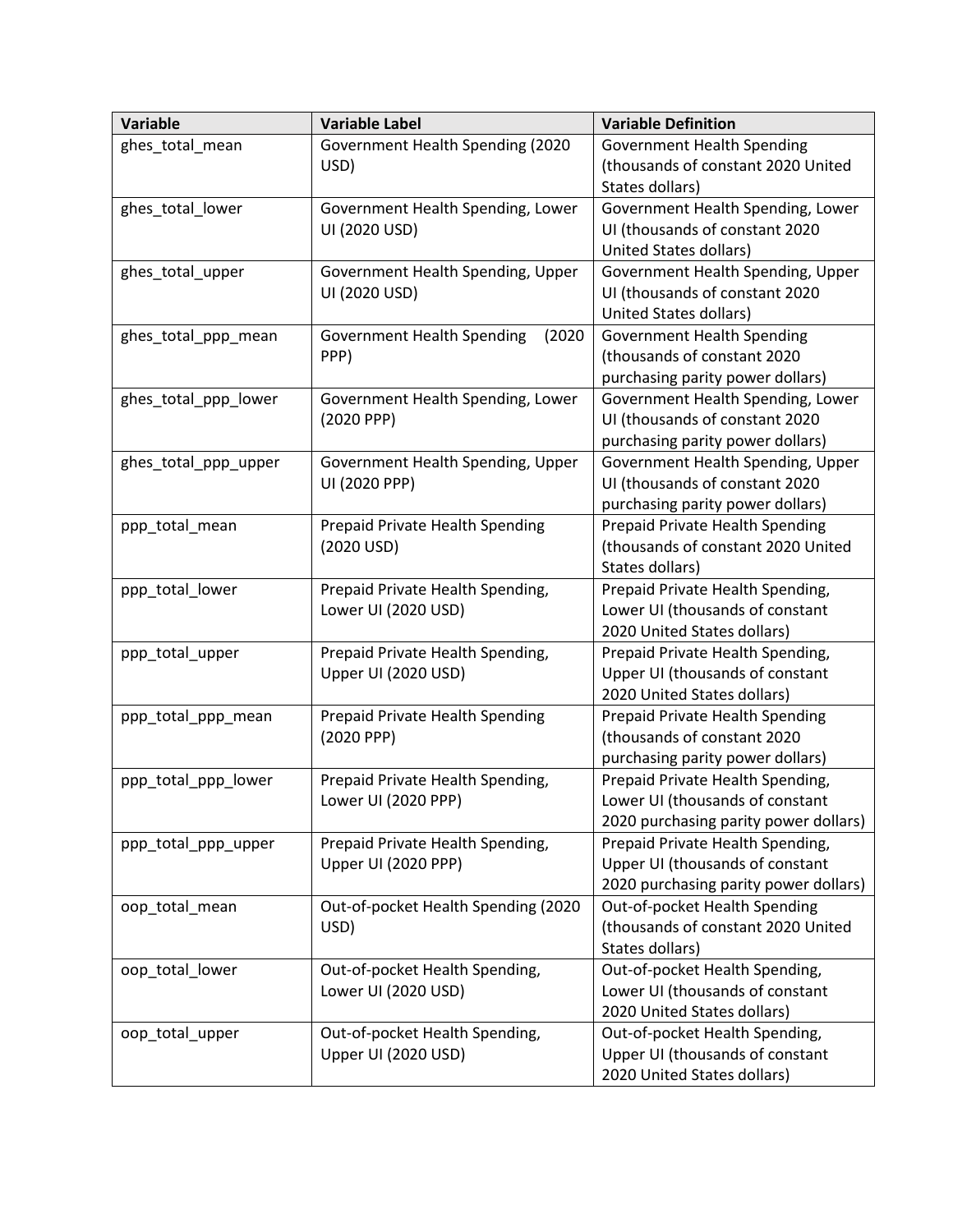| <b>Variable</b>       | <b>Variable Label</b>               | <b>Variable Definition</b>            |
|-----------------------|-------------------------------------|---------------------------------------|
| oop_total_ppp_mean    | Out-of-pocket Health Spending (2020 | Out-of-pocket Health Spending         |
|                       | PPP)                                | (thousands of constant 2020           |
|                       |                                     | purchasing parity power dollars)      |
| oop_total_ppp_lower   | Out-of-pocket Health Spending,      | Out-of-pocket Health Spending,        |
|                       | Lower UI (2020 PPP)                 | Lower UI (thousands of constant       |
|                       |                                     | 2020 purchasing parity power dollars) |
| oop_total_ppp_upper   | Out-of-pocket Health Spending,      | Out-of-pocket Health Spending,        |
|                       | Upper UI (2020 PPP)                 | Upper UI (thousands of constant       |
|                       |                                     | 2020 purchasing parity power dollars) |
| dah_total_mean        | DAH (2020 USD)                      | Development assistance for Health     |
|                       |                                     | (thousands of constant 2020 United    |
|                       |                                     | States dollars)                       |
| dah_total_lower       | DAH, Lower UI (2020 USD)            | Development assistance for Health,    |
|                       |                                     | Lower UI (thousands of constant       |
|                       |                                     | 2020 United States dollars)           |
| dah_total_upper       | DAH, Upper UI (2020 USD)            | Development assistance for Health,    |
|                       |                                     | Upper UI (thousands of constant       |
|                       |                                     | 2020 United States dollars)           |
| dah_total_ppp_mean    | DAH (2020 PPP)                      | Development assistance for Health     |
|                       |                                     | (thousands of constant 2020           |
|                       |                                     | purchasing parity power dollars)      |
| dah_total_ppp_lower   | DAH, Lower UI (2020 PPP)            | Development assistance for Health,    |
|                       |                                     | Lower UI (thousands of constant       |
|                       |                                     | 2020 purchasing parity power dollars) |
| dah_total_ppp_upper   | (2020 PPP)<br>DAH, Upper            | Development assistance for Health,    |
|                       |                                     | Upper UI (thousands of constant       |
|                       |                                     | 2020 purchasing parity power dollars) |
| the_per_cap_mean      | Total Health Spending per person    | Total Health Spending per person      |
|                       | (2020 USD)                          | (constant 2020 United States dollars) |
| the per cap lower     | Total Health Spending per person,   | Total Health Spending per person,     |
|                       | Lower UI (2020 USD)                 | Lower UI (constant 2020 United        |
|                       |                                     | States dollars)                       |
| the_per_cap_upper     | Total Health Spending per person,   | Total Health Spending per person,     |
|                       | Upper UI (2020 USD)                 | Upper UI (constant 2020 United        |
|                       |                                     | States dollars)                       |
| the per cap ppp mean  | Total Health Spending per person    | Total Health Spending per person      |
|                       | (2020 PPP)                          | (constant 2020 purchasing parity      |
|                       |                                     | power dollars)                        |
| the per cap ppp lower | Total Health Spending per person,   | Total Health Spending per person,     |
|                       | Lower UI (2020 PPP)                 | Lower UI (constant 2020 purchasing    |
|                       |                                     | parity power dollars)                 |
| the_per_cap_ppp_upper | Total Health Spending per person,   | Total Health Spending per person,     |
|                       | Upper UI (2020 PPP)                 | Upper UI (constant 2020 purchasing    |
|                       |                                     | parity power dollars)                 |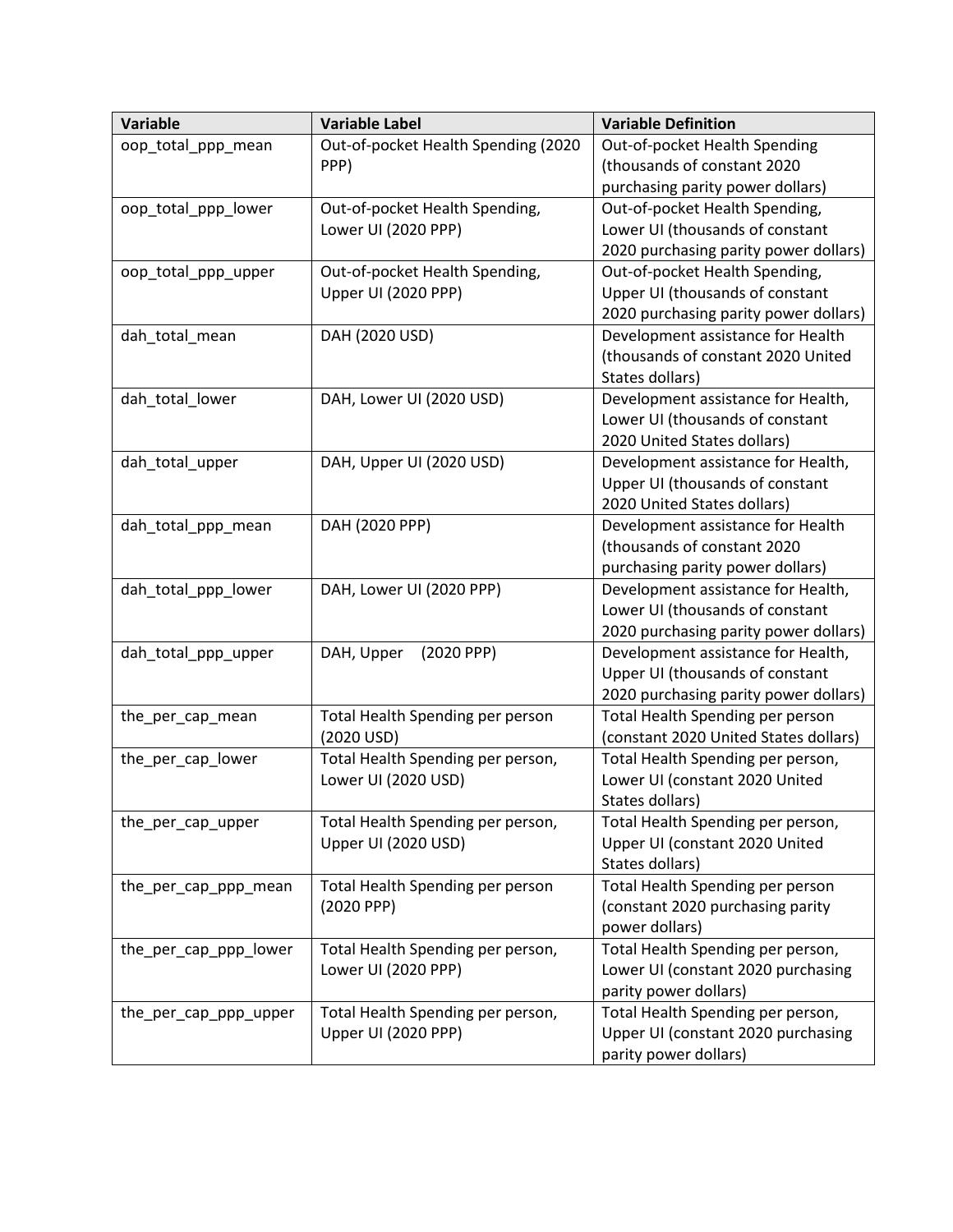| Variable               | <b>Variable Label</b>                                              | <b>Variable Definition</b>                                             |
|------------------------|--------------------------------------------------------------------|------------------------------------------------------------------------|
| ghes_per_cap_mean      | Government Health Spending per                                     | Government Health Spending per                                         |
|                        | person (2020 USD)                                                  | person (constant 2020 United States                                    |
|                        |                                                                    | dollars)                                                               |
| ghes_per_cap_lower     | Government Health Spending per                                     | Government Health Spending per                                         |
|                        | person, Lower UI (2020 USD)                                        | person, Lower UI (constant 2020                                        |
|                        |                                                                    | United States dollars)                                                 |
| ghes_per_cap_upper     | Government Health Spending per                                     | Government Health Spending per                                         |
|                        | person, Upper UI (2020 USD)                                        | person, Upper UI (constant 2020                                        |
|                        |                                                                    | <b>United States dollars)</b>                                          |
| ghes_per_cap_ppp_mean  | Government Health Spending per                                     | Government Health Spending per                                         |
|                        | person (2020 PPP)                                                  | person (constant 2020 purchasing                                       |
|                        |                                                                    | parity power dollars)                                                  |
| ghes_per_cap_ppp_lower | Government Health Spending per                                     | Government Health Spending per                                         |
|                        | person, Lower UI (2020 PPP)                                        | person, Lower UI (constant 2020                                        |
|                        |                                                                    | purchasing parity power dollars)                                       |
| ghes_per_cap_ppp_upper | Government Health Spending per                                     | Government Health Spending per                                         |
|                        | person, Upper UI (2020 PPP)                                        | person, Upper UI (constant 2020                                        |
|                        |                                                                    | purchasing parity power dollars)                                       |
| ppp_per_cap_mean       | Prepaid Private Health Spending per                                | Prepaid Private Health Spending per                                    |
|                        | person (2020 USD)                                                  | person (constant 2020 United States                                    |
|                        |                                                                    | dollars)                                                               |
| ppp_per_cap_lower      | Prepaid Private Health Spending per<br>person, Lower UI (2020 USD) | Prepaid Private Health Spending per<br>person, Lower UI (constant 2020 |
|                        |                                                                    | United States dollars)                                                 |
|                        | Prepaid Private Health Spending per                                | Prepaid Private Health Spending per                                    |
| ppp_per_cap_upper      | person, Upper UI (2020 USD)                                        | person, Upper UI (constant 2020                                        |
|                        |                                                                    | United States dollars)                                                 |
| ppp_per_cap_ppp_mean   | Prepaid Private Health Spending per                                | Prepaid Private Health Spending per                                    |
|                        | person (2020 PPP)                                                  | person (constant 2020 purchasing                                       |
|                        |                                                                    | parity power dollars)                                                  |
| ppp_per_cap_ppp_lower  | Prepaid Private Health Spending per                                | Prepaid Private Health Spending per                                    |
|                        | person, Lower UI (2020 PPP)                                        | person, Lower UI (constant 2020                                        |
|                        |                                                                    | purchasing parity power dollars)                                       |
| ppp_per_cap_ppp_upper  | Prepaid Private Health Spending per                                | Prepaid Private Health Spending per                                    |
|                        | person, Upper UI (2020 PPP)                                        | person, Upper UI (constant 2020                                        |
|                        |                                                                    | purchasing parity power dollars)                                       |
| oop_per_cap_mean       | Out-of-pocket Health Spending per                                  | Out-of-pocket Health Spending per                                      |
|                        | person (2020 USD)                                                  | person (constant 2020 United States                                    |
|                        |                                                                    | dollars)                                                               |
| oop_per_cap_lower      | Out-of-pocket Health Spending per                                  | Out-of-pocket Health Spending per                                      |
|                        | person, Lower<br>(2020 USD)                                        | person, Lower UI (constant 2020                                        |
|                        |                                                                    | United States dollars)                                                 |
| oop_per_cap_upper      | Out-of-pocket Health Spending per                                  | Out-of-pocket Health Spending per                                      |
|                        | person, Upper UI (2020 USD)                                        | person, Upper UI (constant 2020                                        |
|                        |                                                                    | United States dollars)                                                 |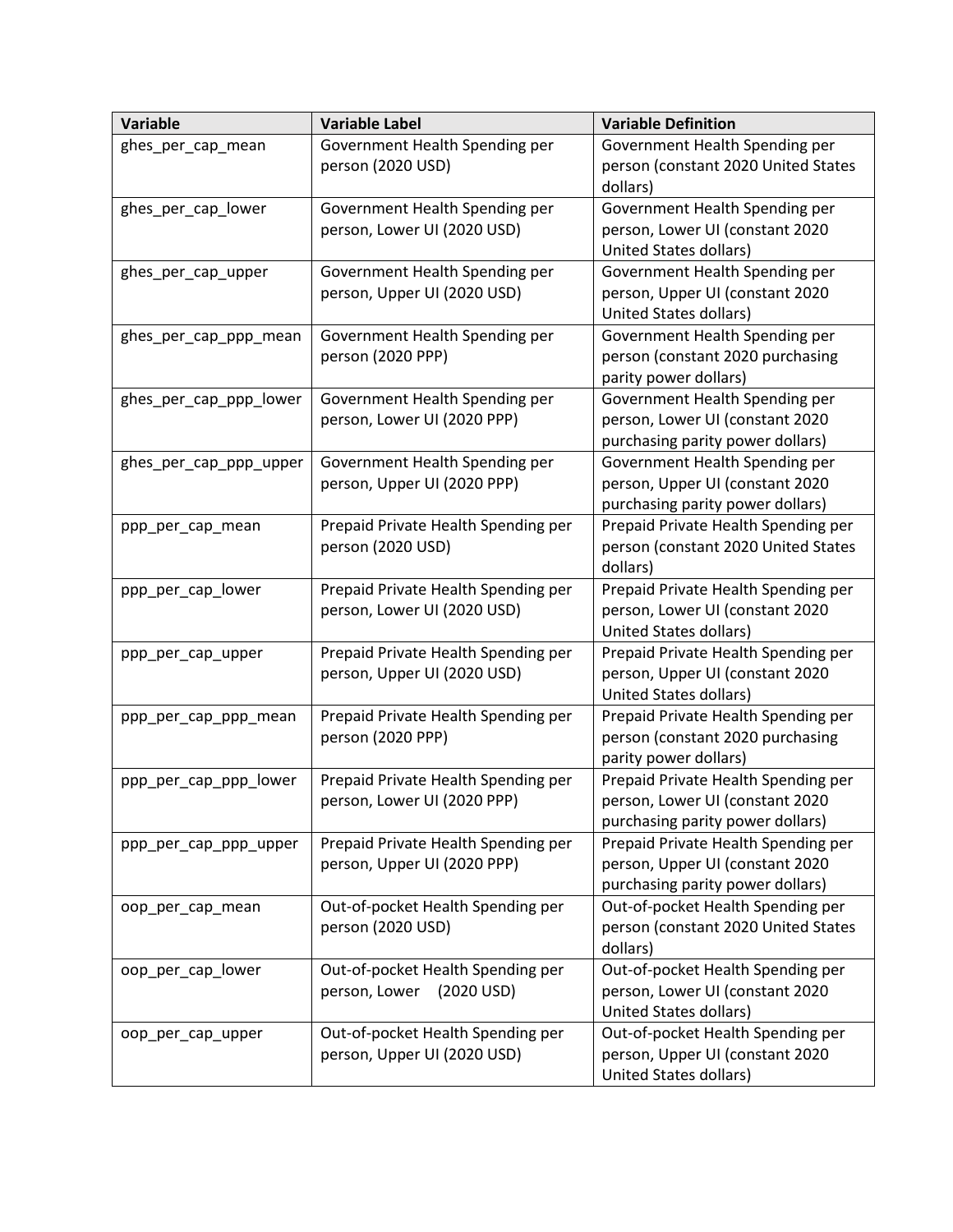| <b>Variable</b>       | <b>Variable Label</b>               | <b>Variable Definition</b>            |
|-----------------------|-------------------------------------|---------------------------------------|
| oop_per_cap_ppp_mean  | Out-of-pocket Health Spending per   | Out-of-pocket Health Spending per     |
|                       | person (2020 PPP)                   | person (constant 2020 purchasing      |
|                       |                                     | parity power dollars)                 |
| oop_per_cap_ppp_lower | Out-of-pocket Health Spending per   | Out-of-pocket Health Spending per     |
|                       | person, Lower UI (2020 PPP)         | person, Lower UI (constant 2020       |
|                       |                                     | purchasing parity power dollars)      |
| oop_per_cap_ppp_upper | Out-of-pocket Health Spending per   | Out-of-pocket Health Spending per     |
|                       | person, Upper UI (2020 PPP)         | person, Upper UI (constant 2020       |
|                       |                                     | purchasing parity power dollars)      |
| dah per cap mean      | DAH per person (2020 USD)           | Development assistance for Health     |
|                       |                                     | per person (constant 2020 United      |
|                       |                                     | States dollars)                       |
| dah_per_cap_lower     | DAH per person, Lower UI (2020 USD) | Development assistance for Health     |
|                       |                                     | per person, Lower UI (constant 2020   |
|                       |                                     | United States dollars)                |
| dah_per_cap_upper     | DAH per person, Upper UI (2020 USD) | Development assistance for Health     |
|                       |                                     | per person, Upper UI (constant 2020   |
|                       |                                     | United States dollars)                |
| dah per cap ppp mean  | (2020 PPP)<br>DAH per person        | Development assistance for Health     |
|                       |                                     | per person (constant 2020 purchasing  |
|                       |                                     | parity power dollars)                 |
| dah_per_cap_ppp_lower | DAH per person, Lower UI (2020 PPP) | DAH per person, Lower UI (constant    |
|                       |                                     | 2020 purchasing parity power dollars) |
| dah_per_cap_ppp_upper | (2020 PPP)<br>DAH per person, Upper | Development assistance for Health     |
|                       |                                     | per person, Upper UI (constant 2020   |
|                       |                                     | purchasing parity power dollars)      |
| ghes_per_the_mean     | Government Health Spending per      | Government Health Spending per        |
|                       | <b>Total Health Spending</b>        | <b>Total Health Spending</b>          |
| ghes_per_the_lower    | Government Health Spending per      | Government Health Spending per        |
|                       | Total Health Spending, Lower        | Total Health Spending, Lower UI       |
| ghes_per_the_upper    | Government Health Spending per      | Government Health Spending per        |
|                       | Total Health Spending, Upper        | Total Health Spending, Upper UI       |
| ppp_per_the_mean      | Prepaid Private Health Spending per | Prepaid Private Health Spending per   |
|                       | <b>Total Health Spending</b>        | <b>Total Health Spending</b>          |
| ppp_per_the_lower     | Prepaid Private Health Spending per | Prepaid Private Health Spending per   |
|                       | Total Health Spending, Lower        | Total Health Spending, Lower UI       |
| ppp_per_the_upper     | Prepaid Private Health Spending per | Prepaid Private Health Spending per   |
|                       | Total Health Spending, Upper        | Total Health Spending, Upper UI       |
| oop_per_the_mean      | Out-of-pocket Health Spending per   | Out-of-pocket Health Spending per     |
|                       | <b>Total Health Spending</b>        | <b>Total Health Spending</b>          |
| oop_per_the_lower     | Out-of-pocket Health Spending per   | Out-of-pocket Health Spending per     |
|                       | Total Health Spending, Lower        | Total Health Spending, Lower UI       |
| oop per the upper     | Out-of-pocket Health Spending per   | Out-of-pocket Health Spending per     |
|                       | Total Health Spending, Upper        | Total Health Spending, Upper UI       |
| dah_per_the_mean      | DAH per Total Health Spending       | Development assistance for Health     |
|                       |                                     | per Total Health Spending             |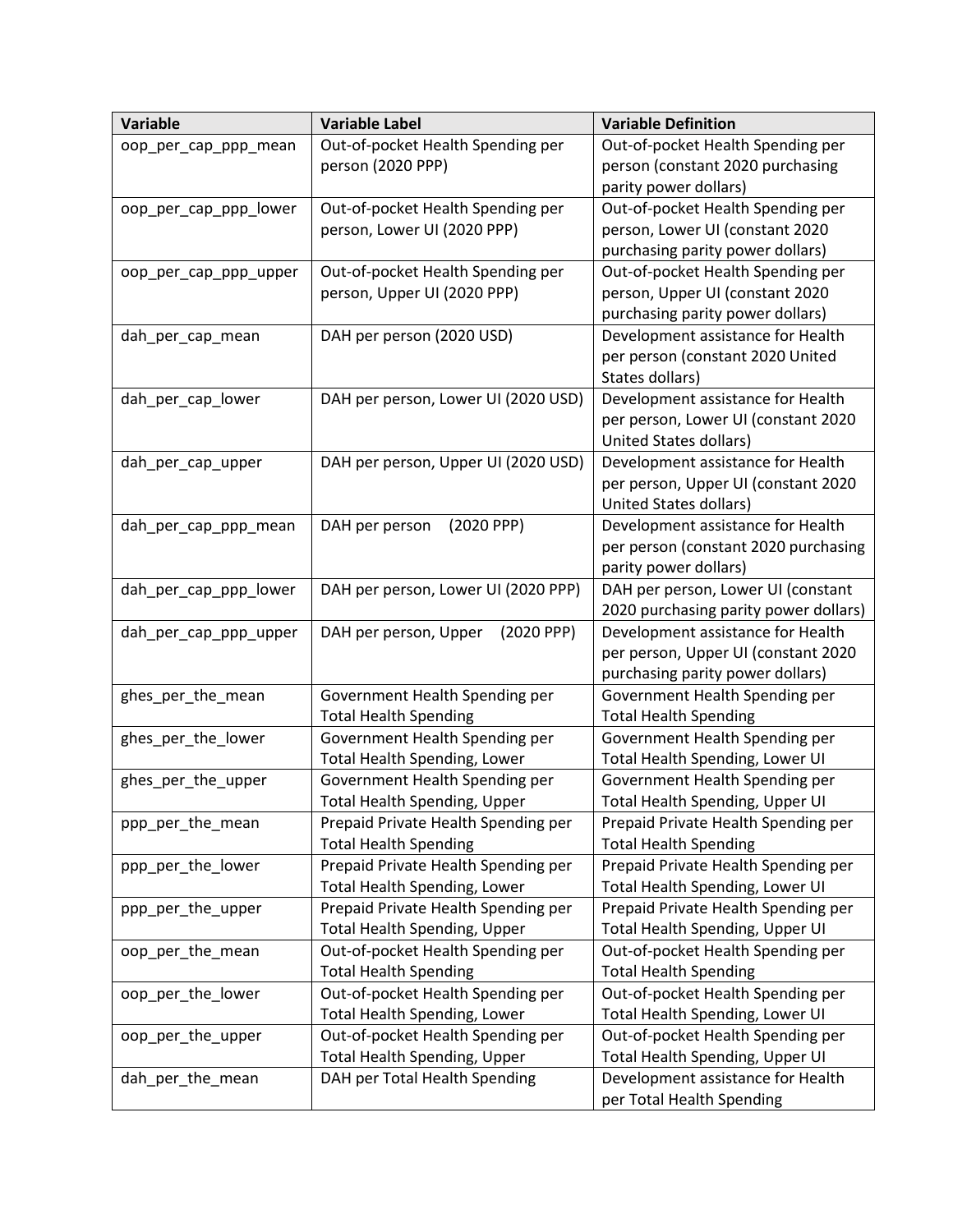| <b>Variable</b>    | <b>Variable Label</b>               | <b>Variable Definition</b>             |
|--------------------|-------------------------------------|----------------------------------------|
| dah_per_the_lower  | DAH per Total Health Spending,      | Development assistance for Health      |
|                    | Lower                               | per Total Health Spending, Lower UI    |
| dah_per_the_upper  | DAH per Total Health Spending,      | Development assistance for Health      |
|                    | Upper                               | per Total Health Spending, Upper UI    |
| the_per_gdp_mean   | Total Health Spending per GDP       | <b>Total Health Spending per Gross</b> |
|                    |                                     | <b>Domestic Product</b>                |
| the_per_gdp_lower  | Total Health Spending per GDP,      | <b>Total Health Spending per Gross</b> |
|                    | Lower                               | Domestic Product, Lower UI             |
| the_per_gdp_upper  | Total Health Spending per GDP,      | <b>Total Health Spending per Gross</b> |
|                    | Upper                               | Domestic Product, Upper UI             |
| ghes_per_gdp_mean  | Government Health Spending per      | Government Health Spending per         |
|                    | <b>GDP</b>                          | <b>Gross Domestic Product</b>          |
| ghes_per_gdp_lower | Government Health Spending per      | Government Health Spending per         |
|                    | GDP, Lower                          | Gross Domestic Product, Lower UI       |
| ghes_per_gdp_upper | Government Health Spending per      | Government Health Spending per         |
|                    | GDP, Upper                          | Gross Domestic Product, Upper UI       |
| ppp_per_gdp_mean   | Prepaid Private Health Spending per | Prepaid Private Health Spending per    |
|                    | GDP                                 | <b>Gross Domestic Product</b>          |
| ppp_per_gdp_lower  | Prepaid Private Health Spending per | Prepaid Private Health Spending per    |
|                    | GDP, Lower                          | Gross Domestic Product, Lower UI       |
| ppp_per_gdp_upper  | Prepaid Private Health Spending per | Prepaid Private Health Spending per    |
|                    | GDP, Upper                          | Gross Domestic Product, Upper UI       |
| oop_per_gdp_mean   | Out-of-pocket Health Spending per   | Out-of-pocket Health Spending per      |
|                    | <b>GDP</b>                          | <b>Gross Domestic Product</b>          |
| oop_per_gdp_lower  | Out-of-pocket Health Spending per   | Out-of-pocket Health Spending per      |
|                    | GDP, Lower                          | Gross Domestic Product, Lower UI       |
| oop_per_gdp_upper  | Out-of-pocket Health Spending per   | Out-of-pocket Health Spending per      |
|                    | GDP, Upper                          | Gross Domestic Product, Upper UI       |
| dah_per_gdp_mean   | DAH per GDP                         | Development assistance for Health      |
|                    |                                     | per Gross Domestic Product             |
| dah per gdp lower  | DAH per GDP, Lower                  | Development assistance for Health      |
|                    |                                     | per Gross Domestic Product, Lower      |
|                    |                                     | UI                                     |
| dah_per_gdp_upper  | DAH per GDP, Upper                  | Development assistance for Health      |
|                    |                                     | per Gross Domestic Product, Upper      |
|                    |                                     | UI                                     |

# *Additional Information*

### **Terms and Conditions**

<http://www.healthdata.org/about/terms-and-conditions>

### **Contact information**

To request further information about this dataset, please contact IHME: